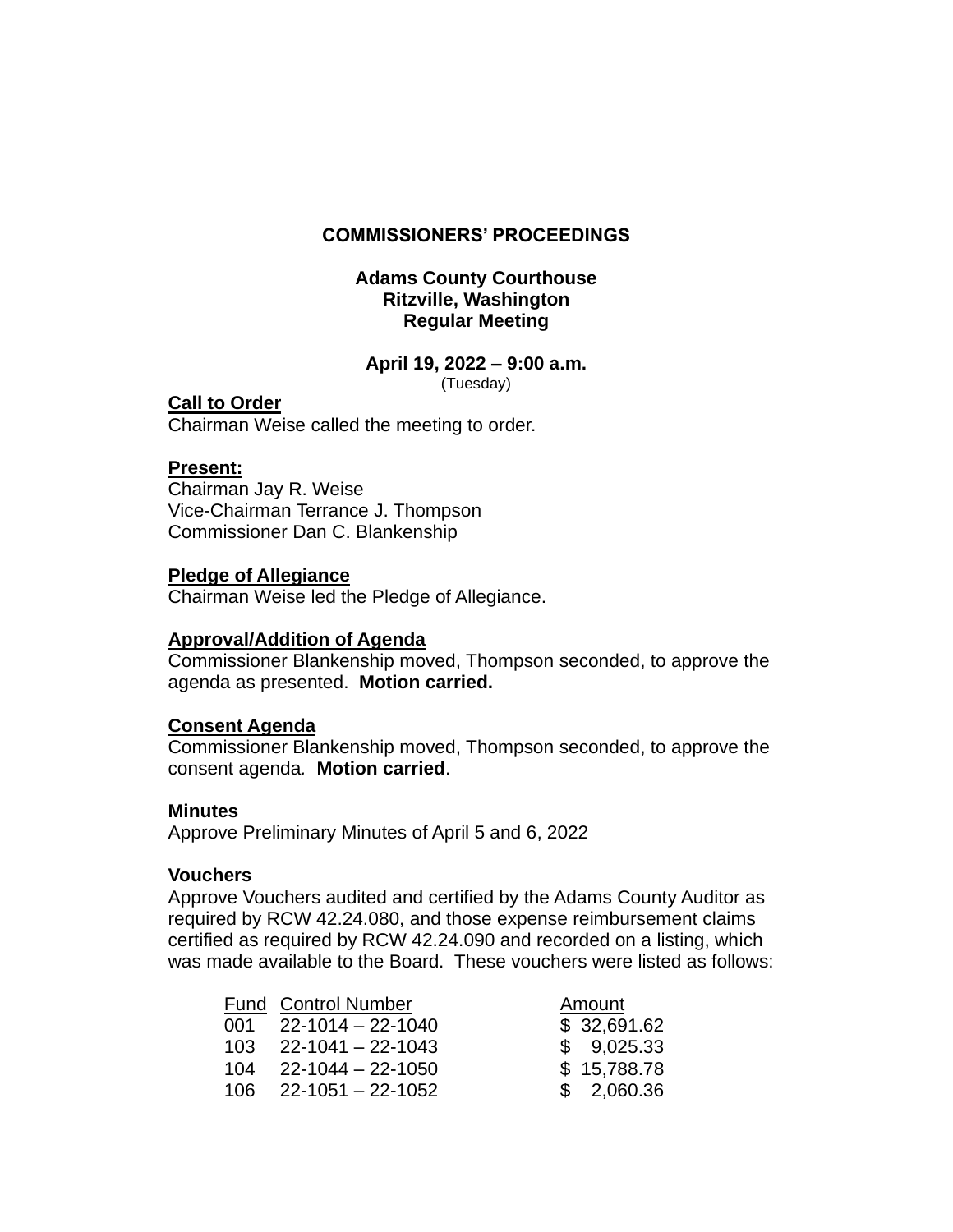| 112 | $22 - 1053 - 22 - 1054$ | \$<br>490.04   |
|-----|-------------------------|----------------|
| 122 | 22-1055                 | \$<br>28.00    |
| 130 | 22-1056                 | \$<br>113.60   |
| 502 | $22 - 1057 - 22 - 1060$ | \$<br>3,131.22 |
| 108 | $487 - 488$             | \$<br>3,344.72 |
| 115 | $489 - 498$             | \$377,192.83   |
| 401 | $499 - 506$             | \$44,578.12    |
| 501 | $507 - 514$             | \$5,125.68     |
| 590 | $515 - 535$             | \$95,610.84    |
|     | <b>TOTAL</b>            | \$589,181.14   |

## **Adams County Planning Commission**

Approval of re-appointment of Devon Michel to the Adams County Planning Commission for a four (4) year term, effective April 1, 2022 through March 31, 2026

# **Adams County Board of Adjustment**

Approval of re-appointment of John Robertson to the Adams County Board of Adjustment for a six (6) year term, effective April 1, 2022 through March 31, 2028

**Proclamation Building Safety Month Building and Planning** Approval of Proclamation declaring May 2022 as Building Safety Month in Adams County, and to encourage Adams County citizens to participate in Building Safety Month activities.

# **Correspondence Received - None**

# **Board Updates**

Commissioner Blankenship reported on the following:

- The Coronavirus State and Local Fiscal Recovery Funds (SLFRF) expenditure report is due June 30, 2022, Consultant Jody Opheim was asked to assist with the reporting; and, additional discussion will need to take place as to taking the full allowance as lost revenue.
- Commissioner Blankenship has signed up for multi-day course regarding water rights, transfers, etc.
- Funding possibilities for replacement of Adams County canal bridges.
- Public Records Act legislation.
- Juvenile detention definitions and requirements.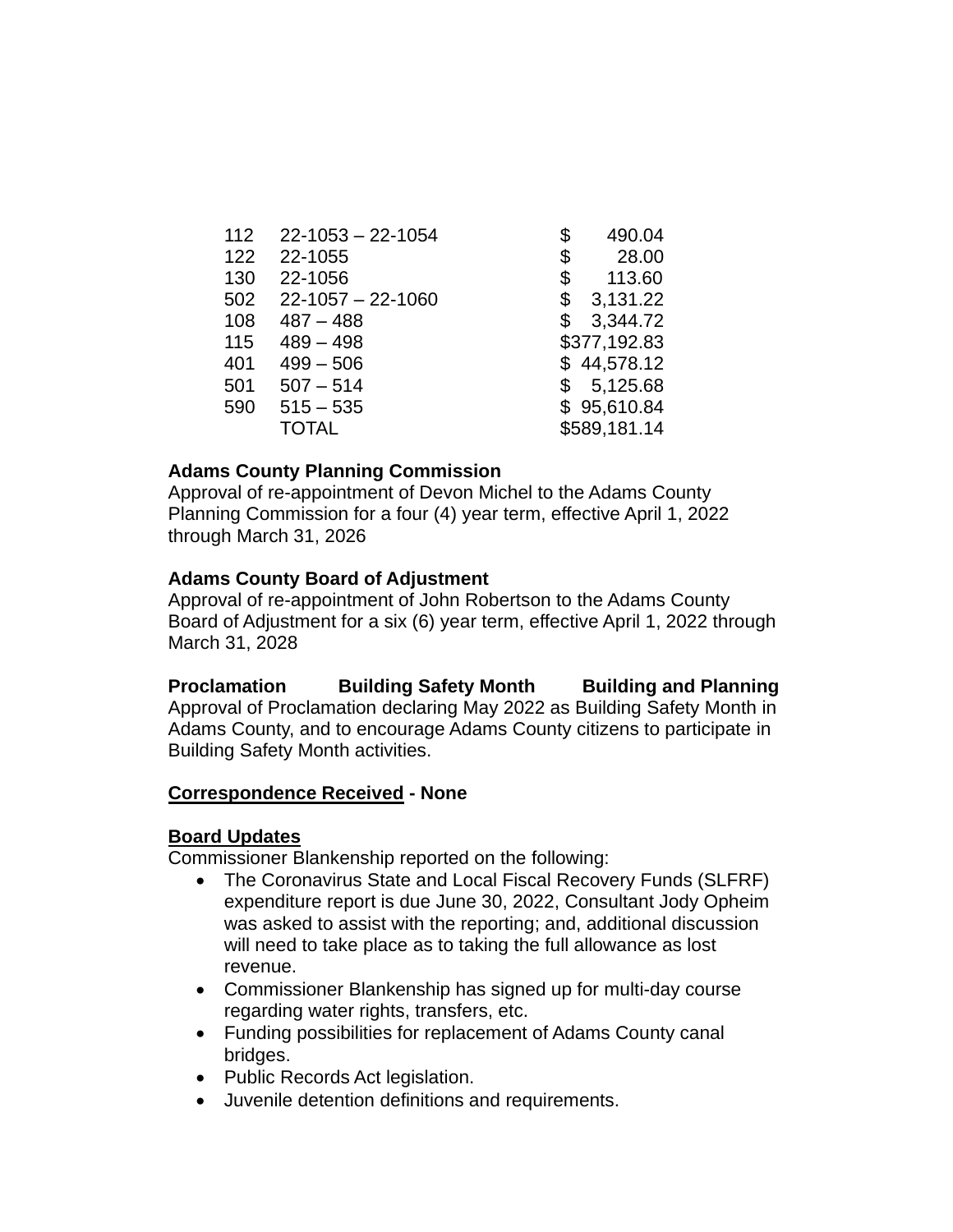• .09 monies – the Department of Revenue provided their opinion of the law that extends the expiration of .09 funding for Adams County until 2033.

## **Board Discussion/Decision Items**

Board of Equalization – Adams County citizen Ryan Tracy met with the Board to review the process he encountered while submitting a petition to the Board of Equalization. Due to the Board of Commissioners now serving as the BOE there is a duty to refrain from any ex-parte communication that may bear relevance to any pending petition filed by Mr. Tracy.

#### Public Works Mechanics

Commissioner Weise reported that he has been contacted several times by David Lobe, a mechanic with the Public Works Department. Prosecutor Flyckt was also present to explain the proper procedure to follow within the structure of county government.

Those employees present at the meeting were David Lobe, Bill Hartz, Dennis Griffith, Scott Steinmetz, and Jason Bilderback.

Prosecutor Flyckt noted the Board will not entertain a discussion regarding work assignments, positions, or rules of the workplace and, should concerns with the management and operation of the department arise, the issue is to be taken to a supervisor as outlined in the Collective Bargaining Agreement for Public Works Employees.

# **Other Business – None**

#### **Executive Session**

At 12:05 p.m. Chairman Weise announced the Board would recess into Executive Session for fifteen (15) minutes under RCW 42.30.110(1)(i) – "...to discuss with legal counsel representing the agency litigation or potential litigation…". Additionally present was Prosecutor Flyckt. No action is anticipated.

At 12:20 p.m. the Board reconvened from Executive Session. No action taken.

# **Permanent Minutes Signed**

March 22 and 23, 2022